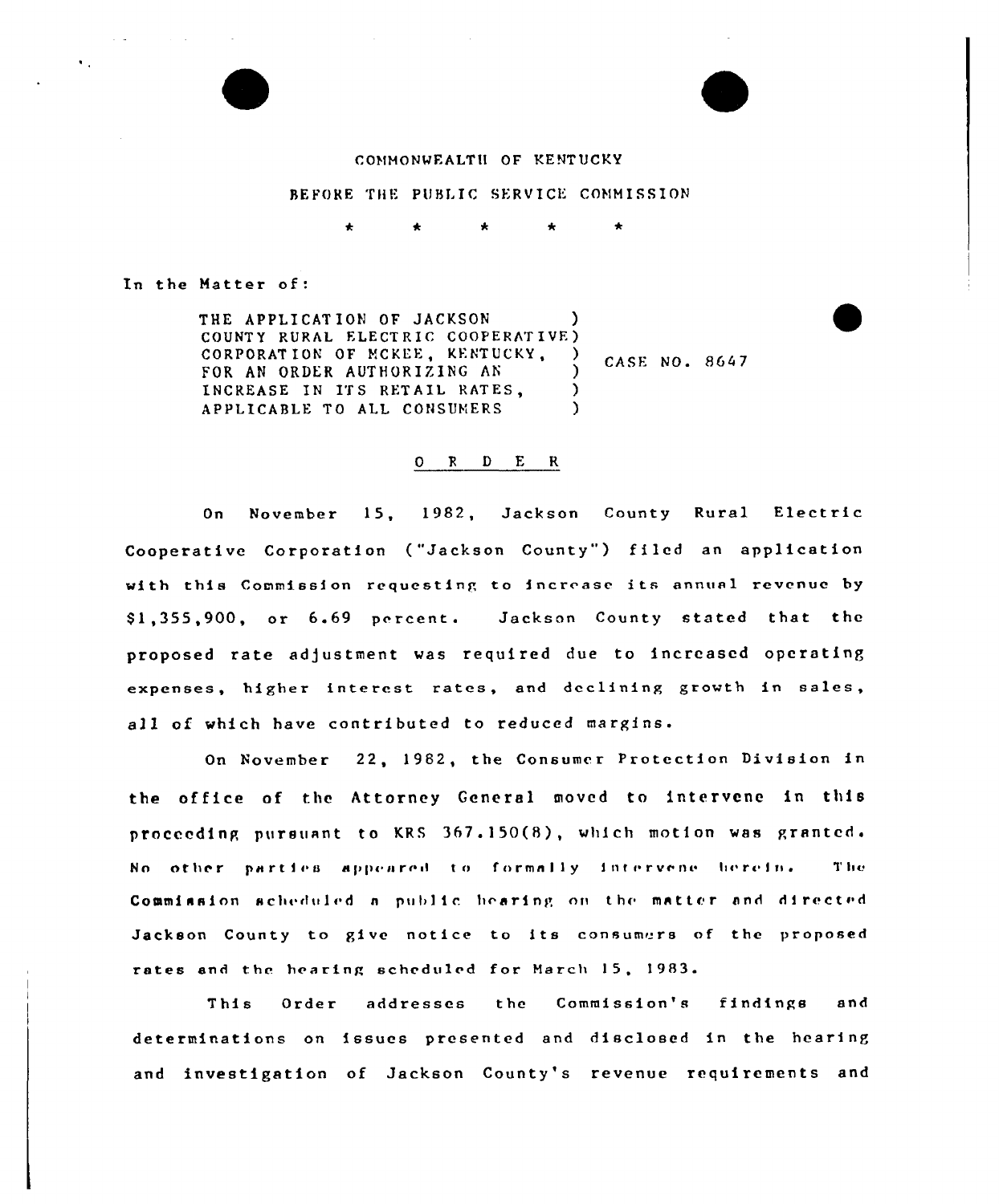rate design. Jackson County has been granted the full increase requested of  $$1,355,900$ .

### COMMENTARY

Jackson County is <sup>a</sup> consumer-owned rural electric cooperative engaged ln the distribution and sale of electrfc energy to approximately 30,250 member-consumers in the southeastern Kentucky counties of Breathitt, Clay, Estill, Garrard, Jackson, Laurel, Lee, Leslie, Lincoln, Madison, Powell, Pulaski, Rockcastle, and Wolfe. Jackson County purchases all of its electric energy from East Kentucky Power Cooperative, Inc. ("East Kentucky" ).

### T EST PER IOI)

Jackson County proposed and the Commission has accepted the 12-month period ending June 30, 1982, as the test period for determining the reasonableness of the proposed rates. In utilizing the historic test period, the Commission has given full consideration to approprf ate known and measurable changes.

## VALUATION

#### Net Investment

Jackson County proposed a net investment rate base of \$27,298,898. The Commission concurs with this determination with the following exceptions:

Jackson County proposed several adjustments to plant in service and construction work in progress ("CWIP") to reflect changes occurring after the test year. These included transfers from CWIP to plant in service in the amount of \$190,691 and adjustments to fecrease CWIP by \$38,287 to include the effects of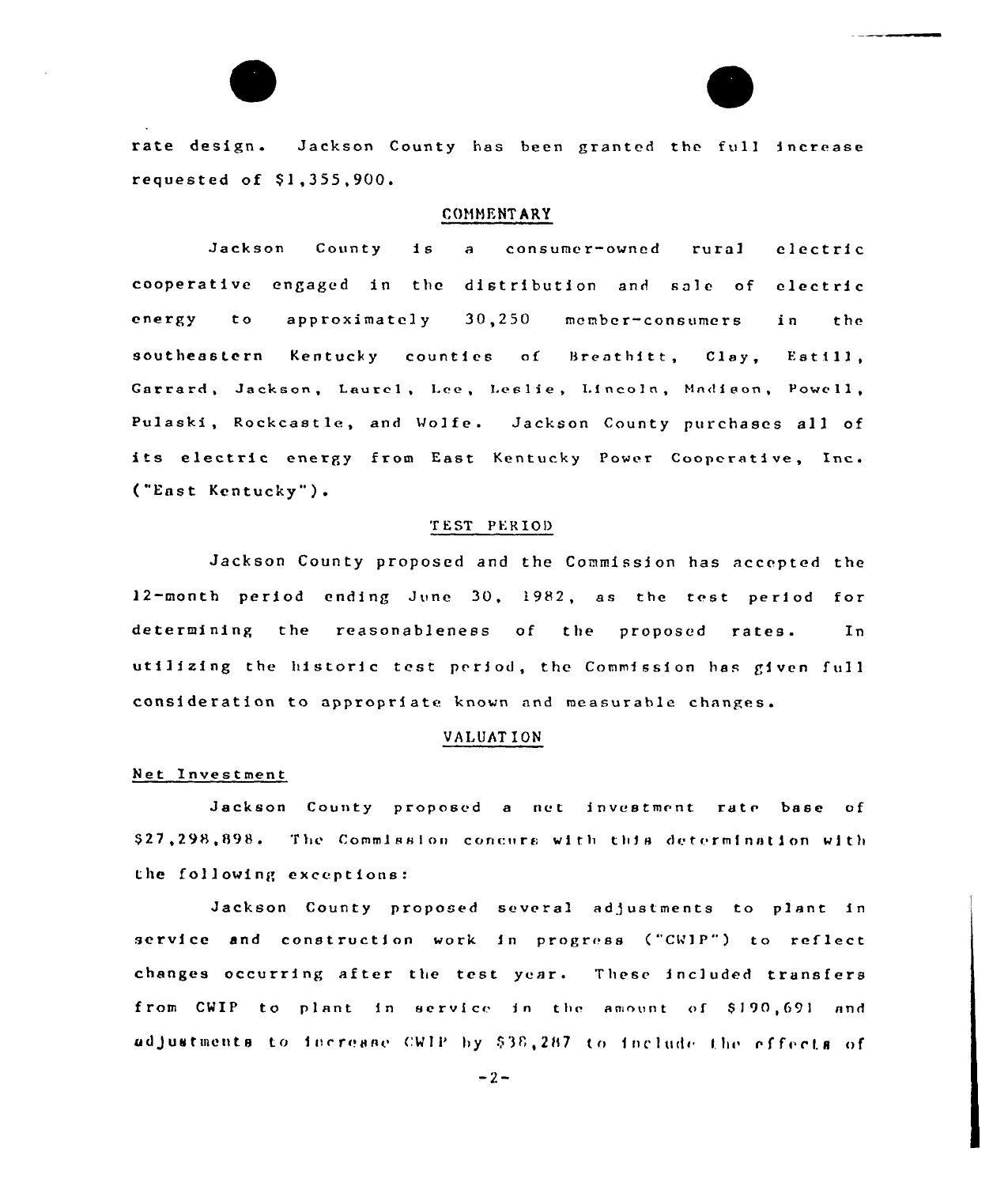the portion of pro forma expense adjustments charged to construction.

The Commission's objective in establishing thc year-end rate base is to determine the value of Jackson County's plant devoted to public use at the end of the test year. Jackson County did not propose to adjust operating revenues and expenses associated with the additions of new facilities. Therefore, in accordance with past practice, the Commission will not allow the post test period adjustments to plant in service and CWIP.

The Commission has adjusted the accumulated provision for depreciation to reflect the pro forma adjustment to depreciation expense found reasonable herein. Also, the provision for working capital has been adjusted to reflect the pro forma adjustments to operation and maintenance expenses allowed herein for rate-making purposes.

Based on the Commission's adjustments, Jackson County's net investment rate base found reasonable for rate-making purposes is as follows: follows.'tility

| Utility Plant in Service           | \$33,946,032  |
|------------------------------------|---------------|
| Construction Work in Progress      | 209,460       |
| Total Utility Plant                | 534, 155, 492 |
| Add:                               |               |
| Materials and Supplies             | \$453.635     |
| Prepayments                        | 138,860       |
| Working Capital                    | 348,401       |
| Subtotal                           | 5, 940, 896   |
| Deduct:                            |               |
| Depreciation Reserve               | \$8, 238, 494 |
| Customer Advances for Construction | 413,017       |
| Subtotal                           | 5,651,511     |
| Net Investment                     | \$26,444,877  |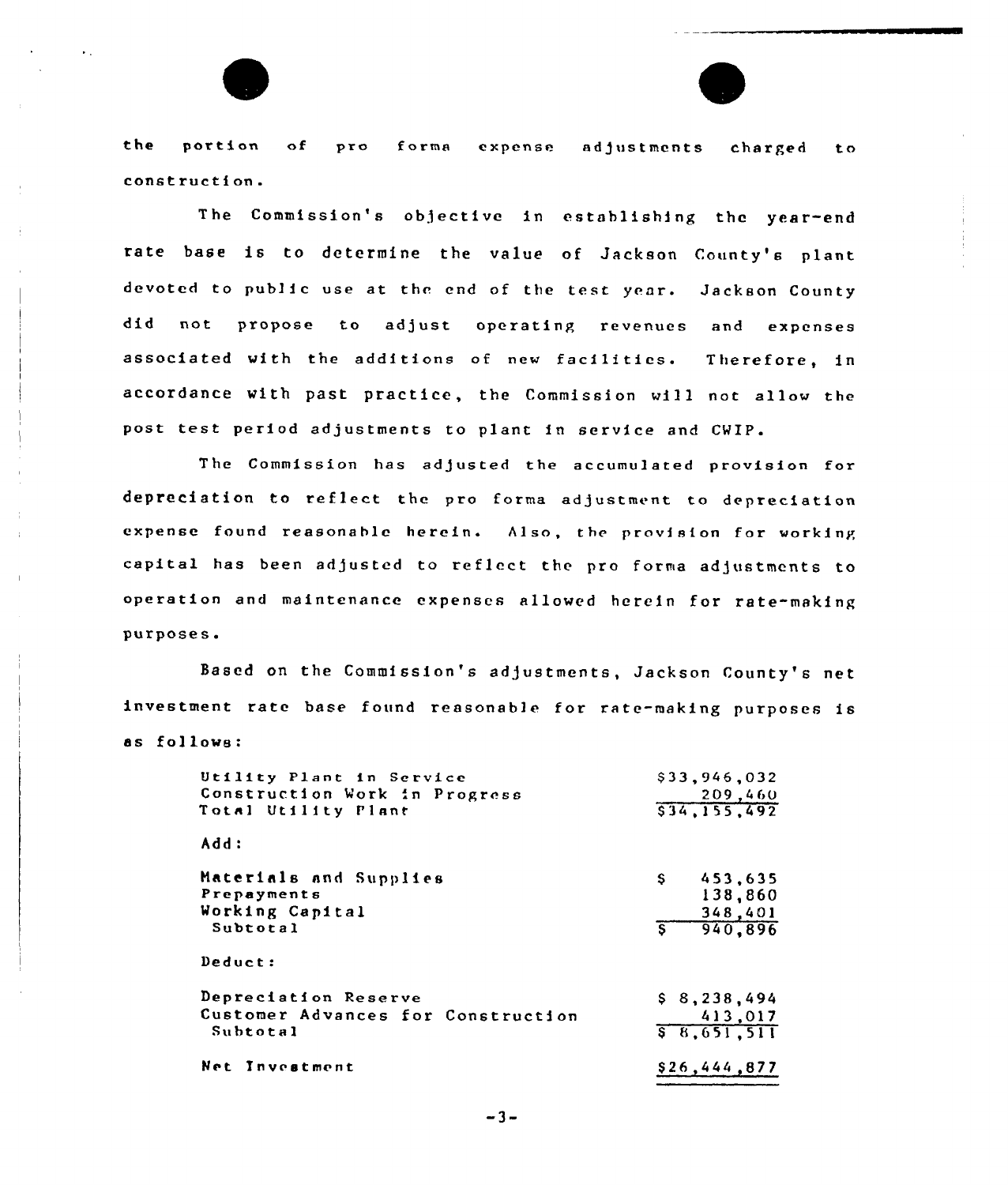#### Capital Structure

The Commission finds from the evidence of record that Jackson County's capital structure was \$30,281,697 and consisted of  $$8,695,650$  in equity and  $$21,586,047$  in long-term debt. In this determination of the capital structure, the Commission has excluded accumulated generation and transmission capital credits in the amount of  $$978,834.$ 

#### REVENUES AND EXPENSES

Jackson County proposed several adjustments to revenues and expenses to reflect more current and anticipated operating conditions <sup>~</sup> The Commission finds the proposed adjustments are generally proper and acceptable for rate-making purposes with the following modifications:

## Revenue Normalization

Jackson County proposed an adjustment of \$1,465,805 to normalize its test year revenue from sales to reflect <sup>a</sup> full year's sales at the rates in effect at the time the application was filed. Since the filing of the application, Jackson County has incurred an increase in its wholesale power costs from East Kentucky, approved by the Commission in Case No. 8648, Adjustment of Rates for Wholesale Electric Power to Member Coopcratives of East Kentucky Power. In order for Jackson County to recover this additional cost, the Commission approved a rate increase, effective April 1, 1983, in flow-through Case No. 8662. To reflect that increase in this ease, the Commission has made <sup>a</sup>

 $-4-$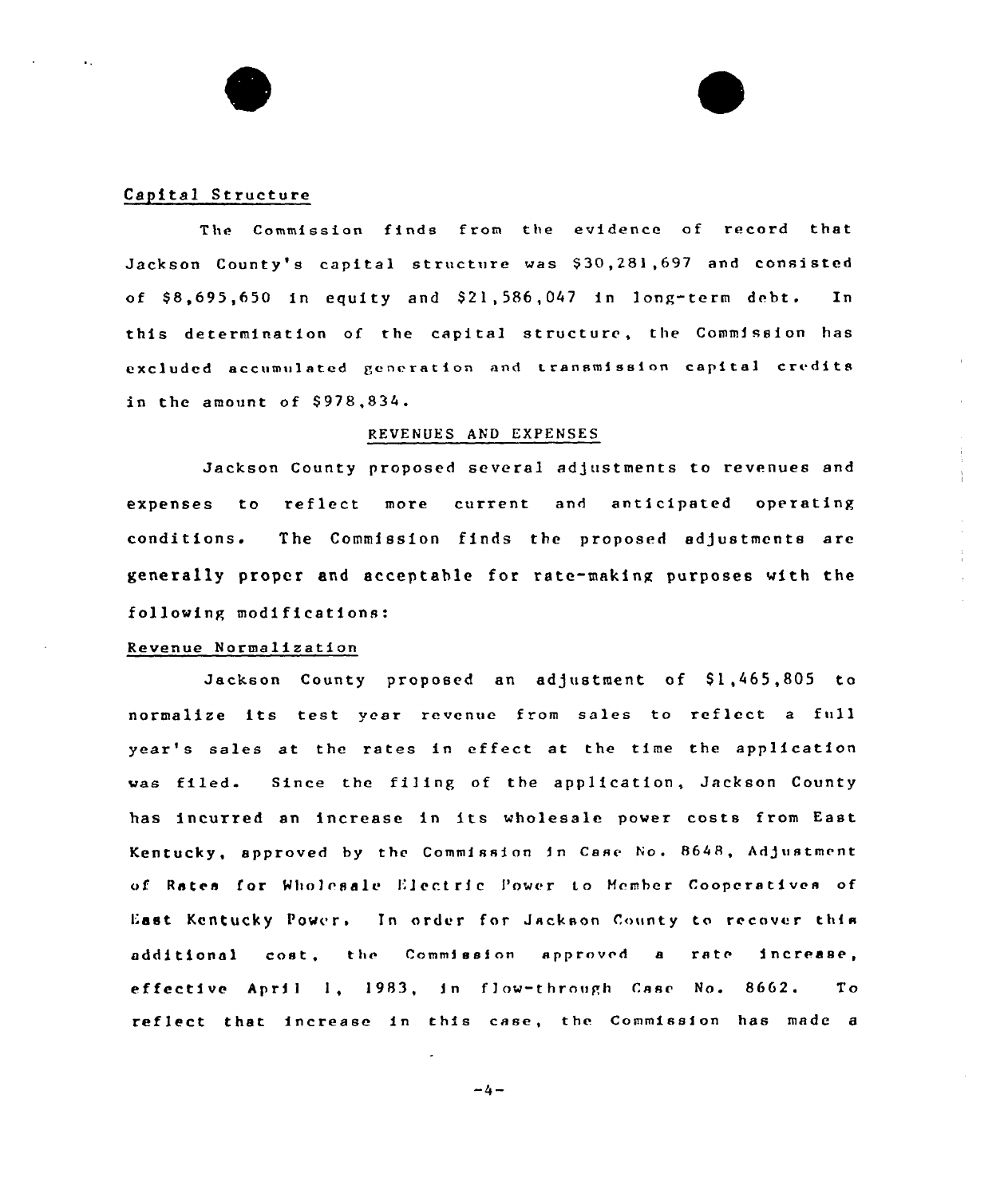further adjustment to increase operating revenue by  $$1,885,614,$ resulting in a total adjustment of  $$3,351,419$ .

### Purchased Power Adjustment

Jackson County proposed an adjustment of \$1,466,648 to normalize its purchased power cost for the test year based on the wholesale power rate in effect at the time the application was filed. To reflect the increase in Jackson County's power cost from East Kentucky's wholesale rate increase in Case No. 8648 the Commission has further increased the proposed ajdustment by \$1,885,239 resulting in a total adjustment of \$3,351,887.

## Fuel Clause

The Commission adjusted Jackson County's base rates in Case No. 8606, Examination of the Fuel Adjustment Clause of Jackson County Rural Electric Cooperative Corporation, to roll in the fuel cost of its wholesale power supplier. Jackson County's fuel adjustment clause contains <sup>a</sup> provision which allows total recovery or refund of fuel adjustment charges or credits. Therefore, the Commission has decreased revenue by \$460,946 and decreased purchased power expense by \$ 483,636 ta exclude the fuel revenue and cost actually incurred during the test year in the determination of revenue requirements.

## Customer Records and Collection Expense

During the test year Jackson County's recorded expense for Account 903, Customer Records and Collection Expense, was \$367,838. In response to an information request Jackson County indicated that amounts totalling \$12,712 for computer charges and payments to a collection agency which were charged to expense

 $-5-$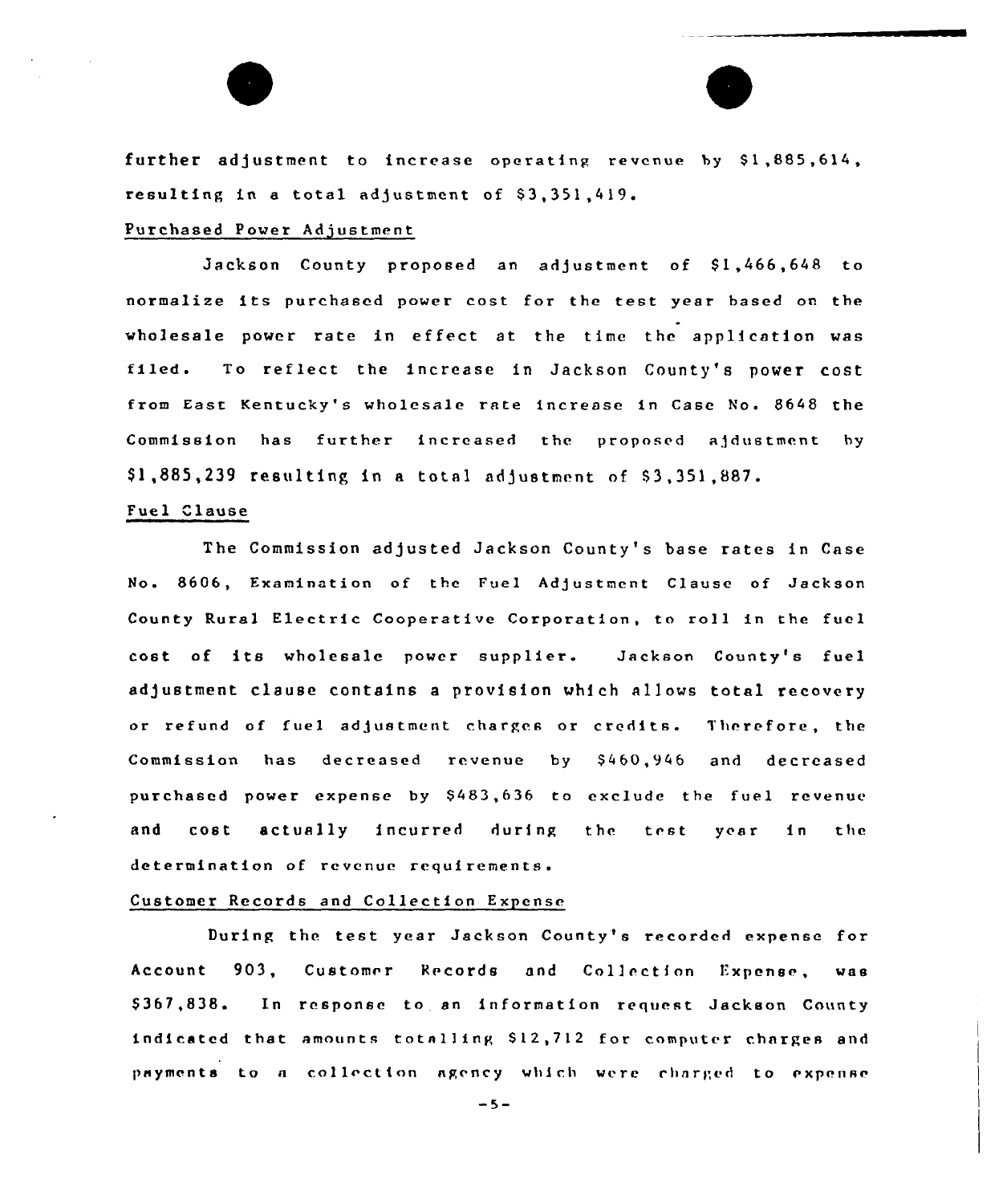

during the test period were actually applicable to prior reporting periods. Therefore, the Commission has made an adjustment to reduce operating expenses by \$12,712 to eliminate these items for rate-mating purposes.

#### Administrative and General Salaries

Jackson County's administrative and general salaries for the test year totalled \$199,092. In response to an information request Jackson County indicated that \$2,512 was improperly recorded as expense that should have been included in other deferred charges. The Commission has, accordingly, made an adjustment of \$2,512 to reduce operating expenses and eliminate this item for rate-making purposes.

#### Depreciation Expense

Jackson County proposed an adjustment of \$47,407 to increase depreciation expense based on the year-end level of plant in service plus the transfer of S190,691 from CWIP to plant in service discussed in the section on net investment. As discussed previously, the Commission has not accepted the transfer from CWIP to plant in service. Therefore, the proposed adjustment to depreciation expense has been reduced by \$5,630 to \$41,777 to reflect the annual expense for the year-end level of plant in Nn r v i c'e <sup>~</sup>

#### Public Service Commission Assessment

During the test year Jackson County incurred \$13,733 in expense for the regulatory assessment to fund the work of this Commission. Based on the 1982 assessment of \$19,612, Jackson

 $-6-$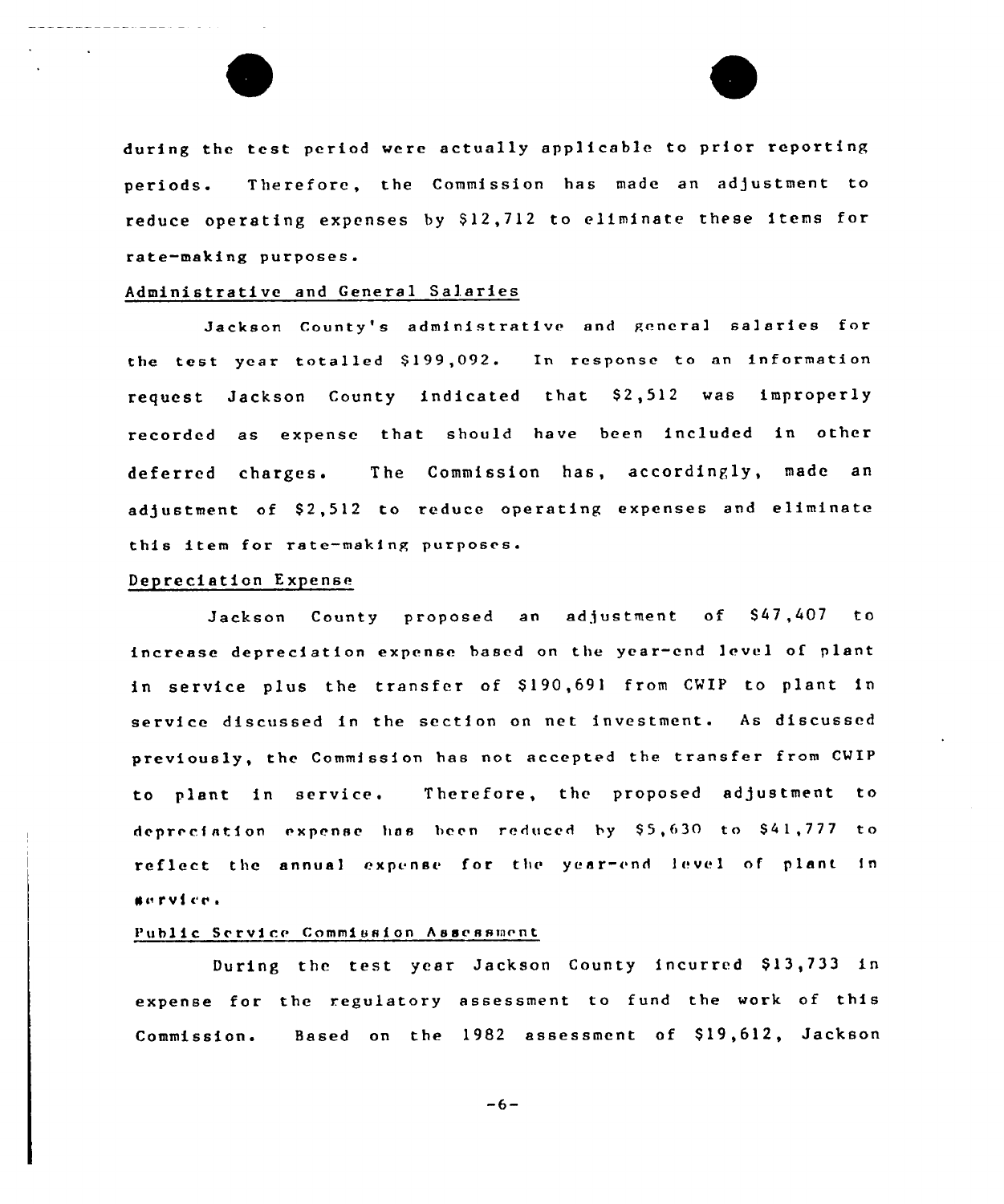

County proposed an adjustment of \$5,879 to reflect the increased expense.

The Commission will not accept the proposed adjustment due to changes in calculating the assessment for rural electric cooperatives enacted by the 1982 Kentucky General Assembly. These changes will reduce the revenue base on which the assessment is calculated by one-half of purchased power expense. While that calculation is easily made, there is no way of determining the future assessment rate or the amount of the future assessment. Therefore, the Commission will not accept an adjustment to the regulatory assessment expense, but will allow the actual test year expense for rate-making purposes.

#### Legal Expenses

During the test year Jackson County incurred \$7,500 in expense for legal fees as the result of a personal injury lawsuit filed against it. The Commission is of the opinion that personal ln)ury claims such as the one brought against Jackson County during the test year are infrequent, non-recurring events and that the related expenses are non-recurring and extraordinary. Therefore, the Commission has made an adjustment to reduce Jackson County's operating expenses by S7,500 for rate-making purposes.

# Directors' Expenses

The directors of Jackson County are provided compensation for actual expenses incurred while in attendance nt industry association meetings. In addition, Jackson County provides a meeting fee of \$150 for directors attending meetings of industry associations on whose boards they serve. Jackson County also

 $-7-$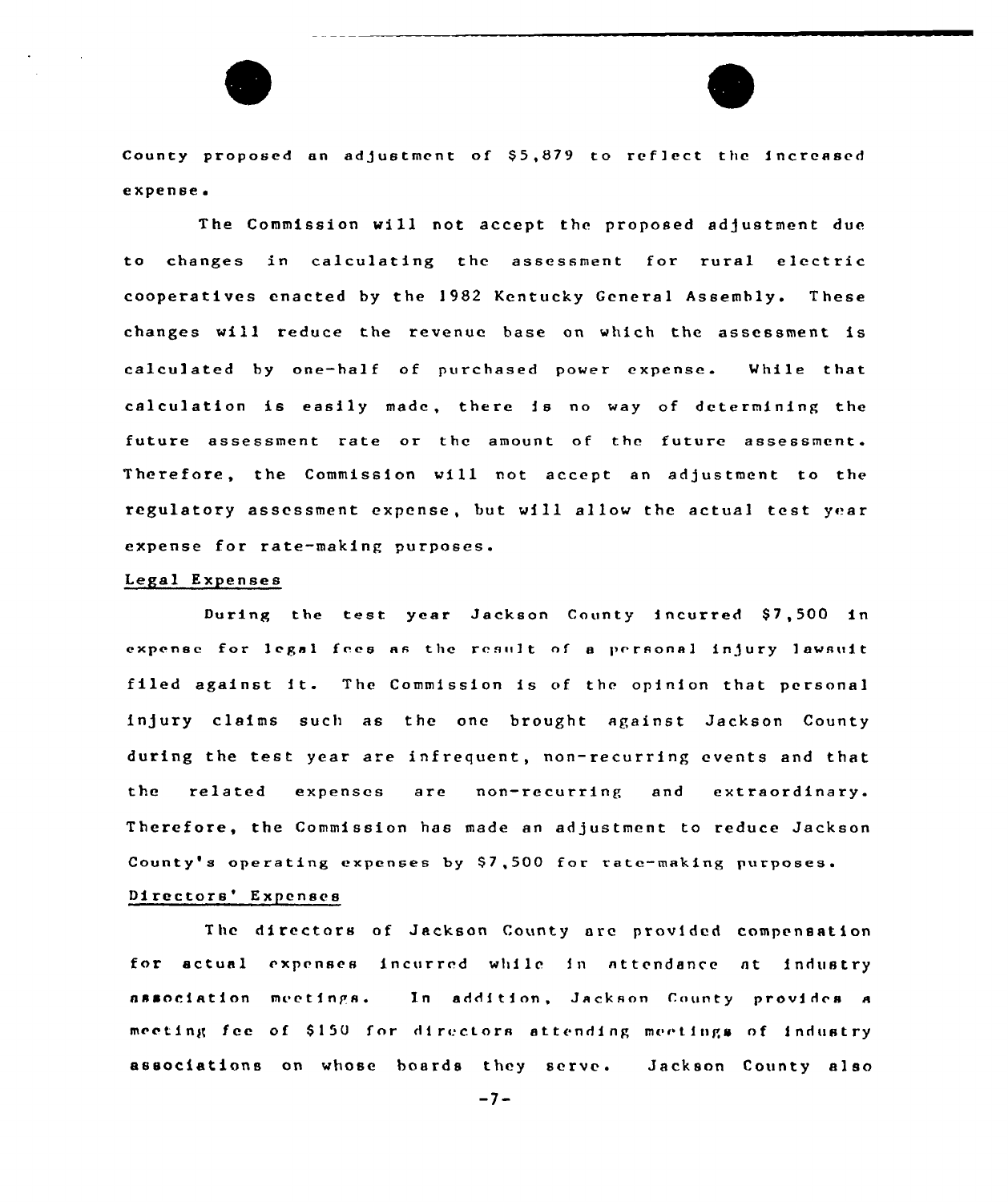provides a \$75 meeting fee for attendance at other association meetings. The Commission is of the opinion that the directors should be reimbursed only for the necessary and reasonable costs incurred and that the fees for attending industry association meetings are excessive and unreasonable. Therefore, the Commission has reduced directors' expenses by \$3,375 to exclude the amount of these fees paid during the test year.

### Interest Expense on Long-Term Debt

Jackson County proposed an adjustment of \$178,313 to increase its Long-term interest cxpcnsc to reflect the ycar-cnd levels of long-term debt and the advance of an additional \$721,000 scheduled to occur in August 1982. Based on the additional advances and retirements of debt that have occurred through January 1983, the Commission has made an adjustment of \$234,152 to the test year expense to reflect the increased interest expense.

# Interest Income

During the test year Jackson County had interest earnings on its investments of \$214,439. \$150,029 of this amount was earned on commercial paper issued by the National Rural Utilities Cooperative Finance Corporation ("CFC"). Jackson County proposed an adjustment of \$59,952 to reduce interest income based on the recent decline in interest rates for commercial paper. The Commission is of the opinion that such an adjustment can not be properly made based on changes in interest tates while ignoring the amounts and length of time of the investment. This opinion is supported by Jackson County's experience since the end of the test year. During <sup>a</sup> period of declining interest rates, Jackson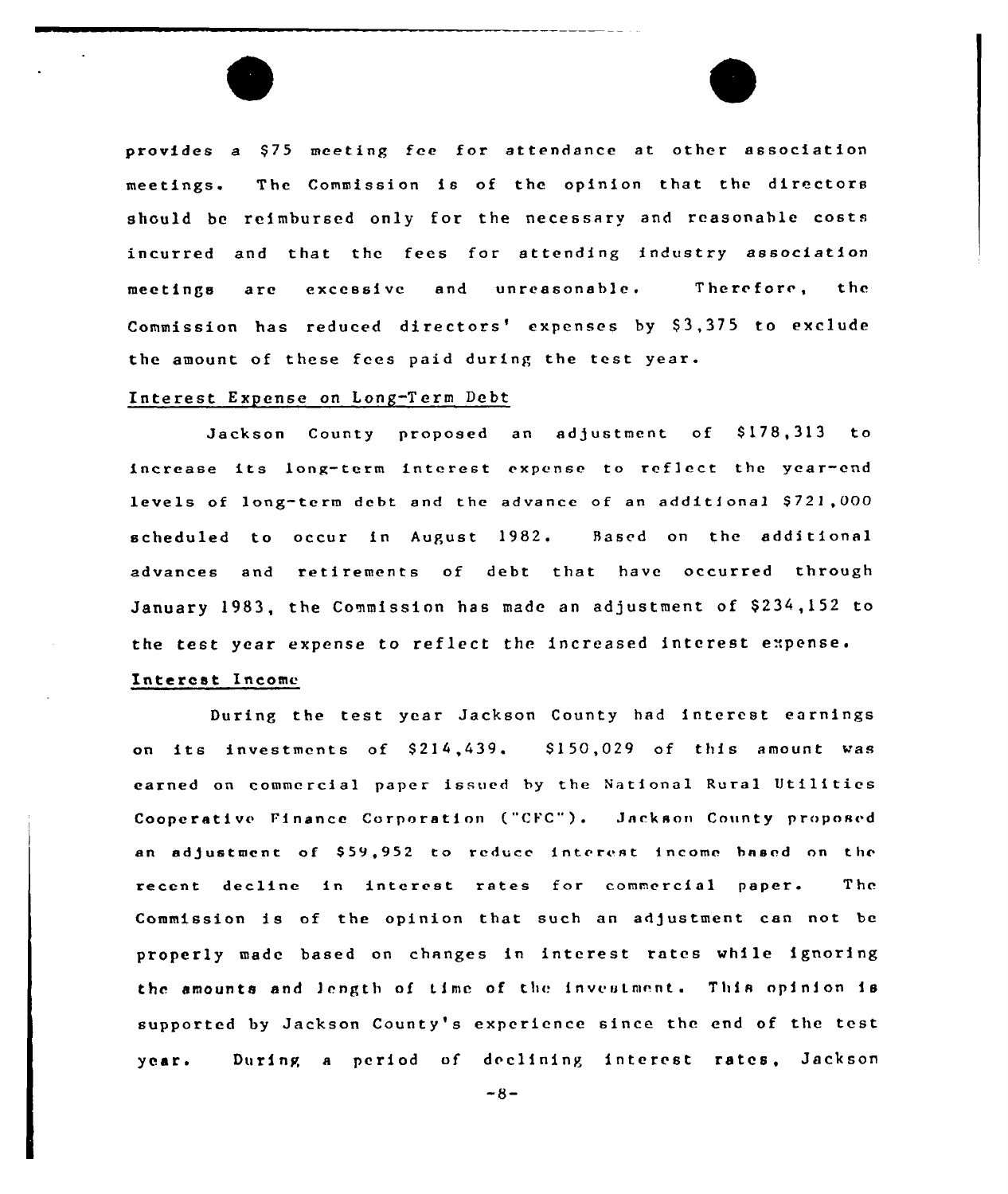

County's interest income for the 12 months ended January 31, 1983, was \$219,560, which is slightly greater than the test year interest income.

The Commission is of the opinion that the proposed adjustment does not adequately consider the various factors that affect the amount of interest income. Therefore, the proposed adjustment has been rejected and the actual test year interest income included in the determination of revenue requirements.

The effect of the accepted pro forma adjustments on net income is as follows:

|                                                              | Actual<br>Test Period                              | Pro forma<br>Adjustments                            | Adjusted<br>Test Period                                |
|--------------------------------------------------------------|----------------------------------------------------|-----------------------------------------------------|--------------------------------------------------------|
| Operating Revenues<br>Operating Expenses<br>Operating Income | \$19,487,468<br>18,089,000<br>$\sqrt{5}$ 1,398,468 | \$2,898,417<br>3,045,900<br>$\frac{1}{5}$ (147,483) | \$22,385,885<br>21,134,900<br>$\overline{5}$ 1,250,985 |
| Interest on Long-term<br>Debt<br>Other Income and            | 1,047,423                                          | 234,152                                             | 1,281,575                                              |
| (Deductions)-Net                                             | 337,269                                            | (132, 219)                                          | 205,050                                                |
| Net Income                                                   | 688,314                                            | \$(513, 854)                                        | S<br>174,460                                           |

#### REVENUE REQUIREMENTS

The actual rate of return of Jackson County's net investment rate base established herein for rate-making purposes was 5.29 percent. After taking into consideration the accepted pro forma adjustments, Jackson County would realize a rate of return of 4.73 percent. The Commission is of the opinion that the adjusted rate of return is inadequate and <sup>n</sup> more reasonable rate of return would be 9.86 percent. In order to achieve this rate of return Jackson County should be allowed to increase its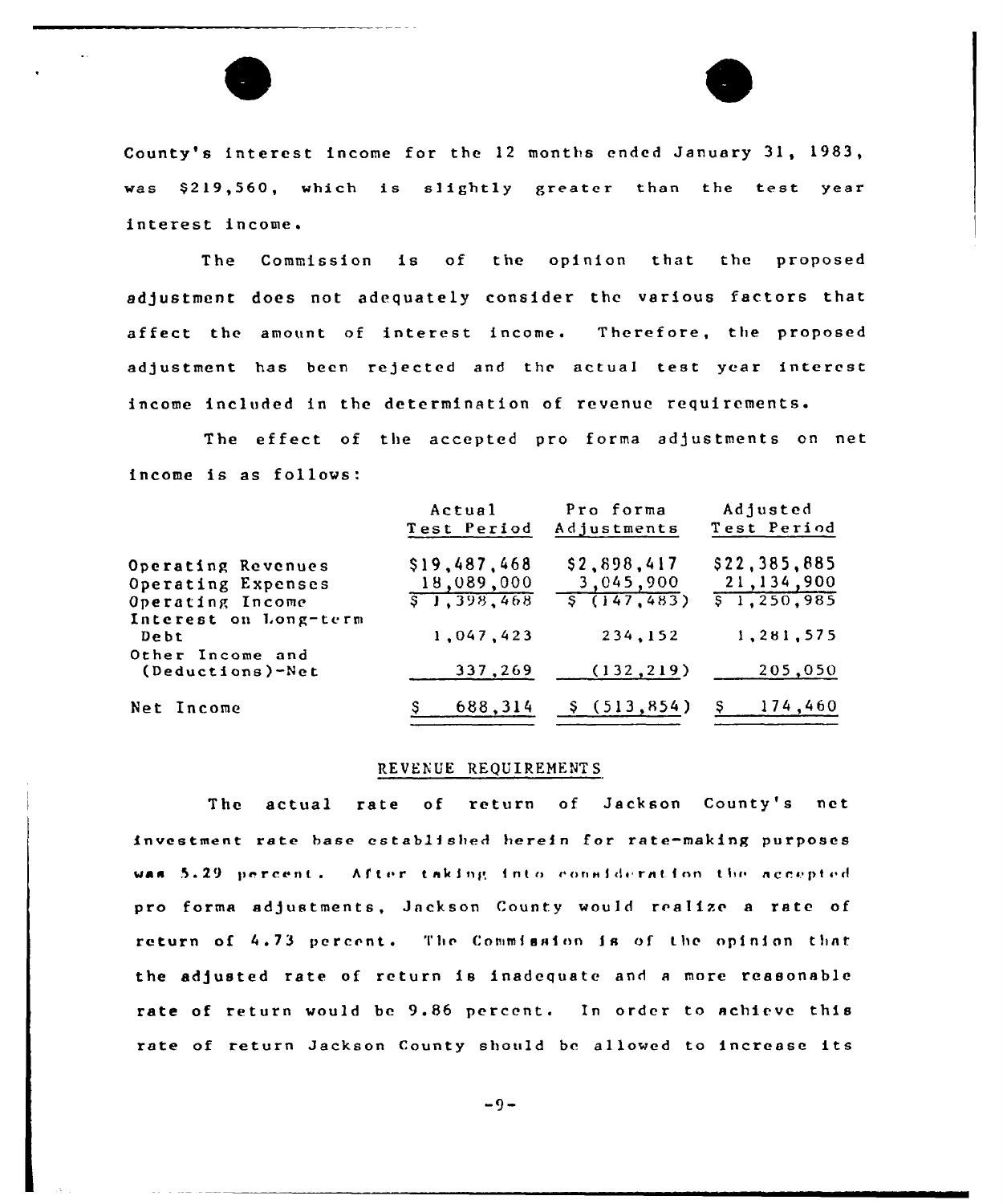

annual revenue by approximately \$1,355,900 which would produce a Times Interest Earned Ratio of 2. 19. This additional revenue will provide net income of \$1,530,360 which should be sufficient to meet the requirements in Jackson County's mortgages securinp its long-term debt.

## REVENUE ALLOCATION AND RATE DESIGN

Jackson County did not propose any changes to its current rate schedule or to its tariff regulations. Jackson County used the percentile method to allocate the revenue and to increase the rate steps. The Commission is of the opinion that in this case the percentile method is most appropriate for the ratepayers of Jackson County. Additionally the Commission has adjusted Jackson County's normalized revenue to include the rates approved in Case No. 8662.

## OTllER ISSUES

## Utility Hanagement

Jackson County is among the largest of the electric distribution cooperatives regulated by this Commission and, as such, benefits from certain economies of scale. As <sup>a</sup> result, Jackson County's cost per consumer is thc lowest of all Kentucky cooperatives.  $^1$  . The Commission is encouraged by Jackson County's favorable results; however, based on recent cost increases, the Commission questions the extent to which Jackson County's efforts to control costs have influenced these results'

 $\mathbf{1}$ Direct testimony of Lee Roy Cole, page 11 of 13.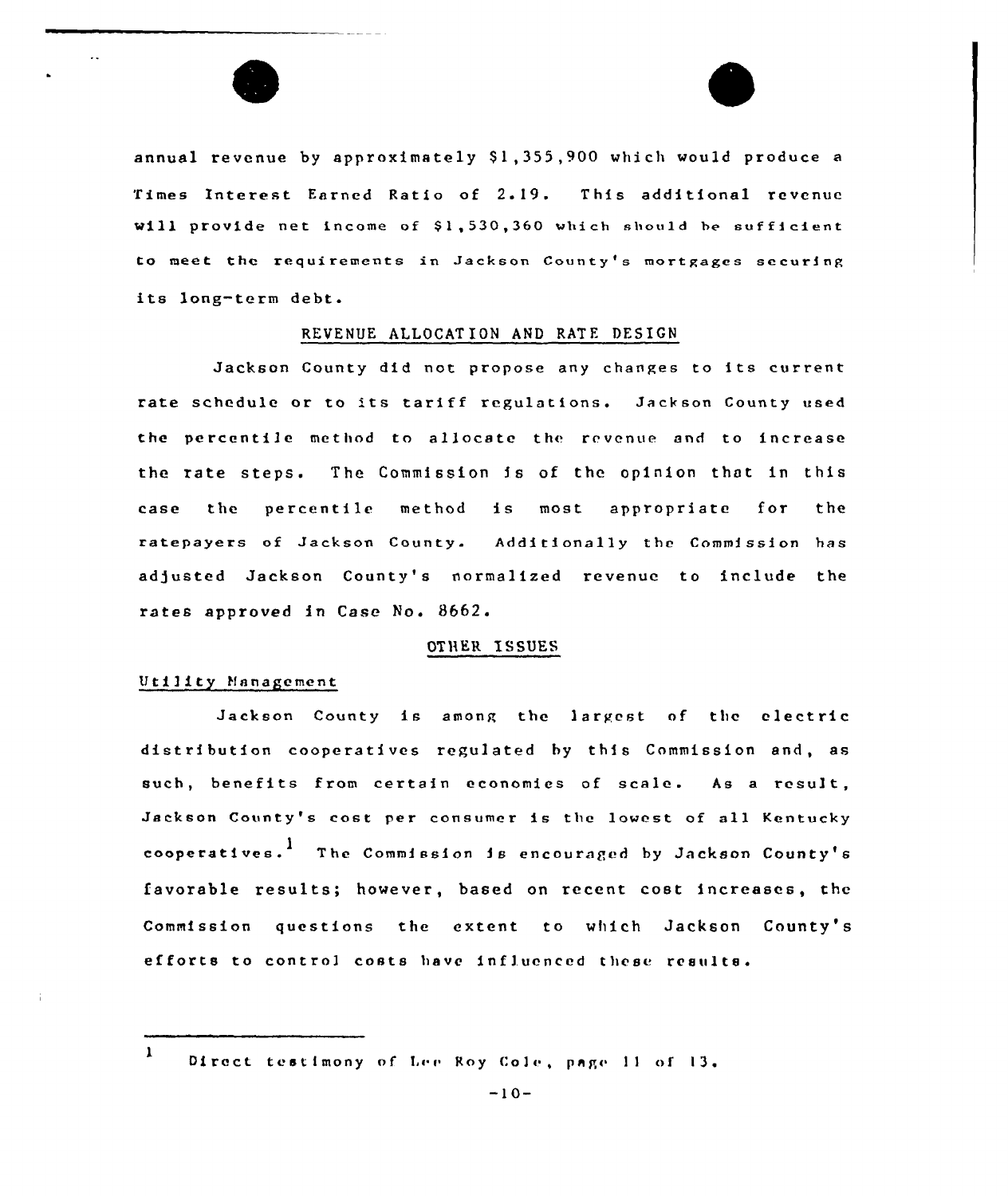During the test year Jackson County's variable operating expenses, exclusive of purchased power, totalled  $$2\,,679\,,071\,^{2}$ This represents an increase of 38.5 percent over the level of expense, \$1,933,704, incurred 2-1/2 years earlier in 1979. Although it is aware of increases in the cost of labor and insurance, increases over which Jackson County does not have complete control, the Commission looks with concern at the cost increases Jackson County has incurred in recent years. With recent declines in the rate of inflation, the Commission is hopeful that Jackson County can effect some moderation of these cost increases.

## Directors' Fees

The nine members of Jackson County's board of directors each receive \$150 as compensation for attendance at each monthly meeting of the board. This fee, which was S80 as recently as 1980, has nearly doubled over the past <sup>3</sup> years. Mr. Lee Roy Cole, Jackson County's President and General Manager, indicated that these fees were above average for distribution cooperatives within Kentucky. Mr. Cole further stated that the directors themselves set the fees without any input from other sources.

The Commission finds it surprising that the directors of Jackson County would increase their fees by this amount at a time when Jackson County is attempting to control costs and operate more efficiently. The Commission is hopeful that these

<sup>2</sup> Ibid., page 4.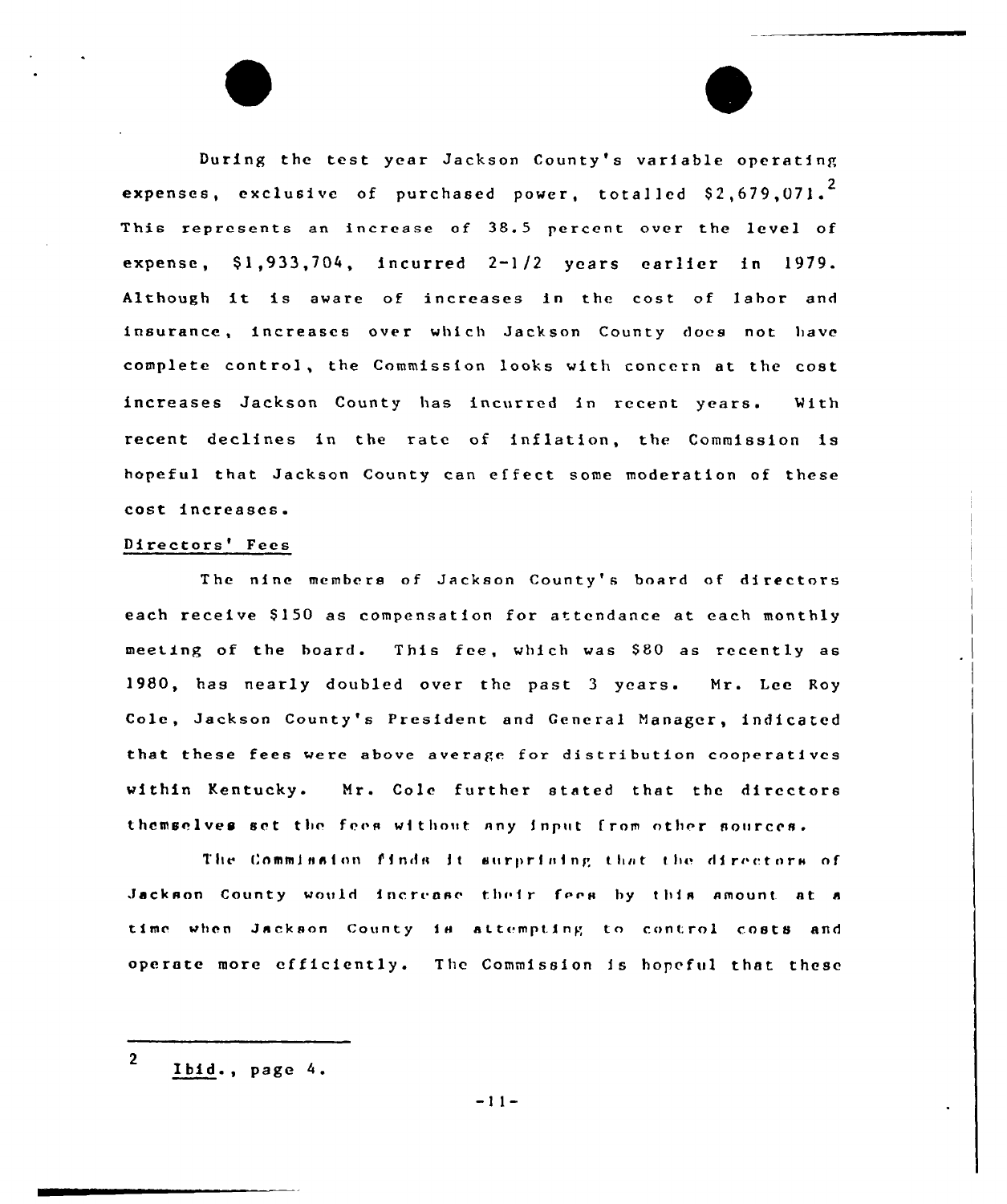fees have reached a level at which they will stabilize, rather than continue to escalate as they have in recent years. Whether they stabilize will be <sup>a</sup> reflection of the board's concerns toward controlling costs

#### SUMMARY

The Commission, having considered the evidence of record and being advised, is of the opinion and finds that:

 $\mathbf{1}$ . The rates in Appendix <sup>A</sup> are the fair, just and reasonable rates for Jackson County and will produce gross annual revenue sufficient to pay its operating expenses, service its debt and provide <sup>a</sup> reasonable surplus for equity growth.

IT IS THERFFORE ORDERED that the rates in Appendix <sup>A</sup> be and they hereby are approved for service rendered by Jackson County on and after the date of this Order.

IT IS FURTHER ORDFRED that within 3O days from the date of this Order Jackson County shall file with the Commission its revised tariff sheets setting out the rates approved herein.

Done at Frankfort, Kentucky, this 3rd day Of Nay, 1983.

PUBLIC SERVICE COHNISSION

ma n $\sim$ 

Vice Chairma

Commissinnr r

ATT E ST

Secretary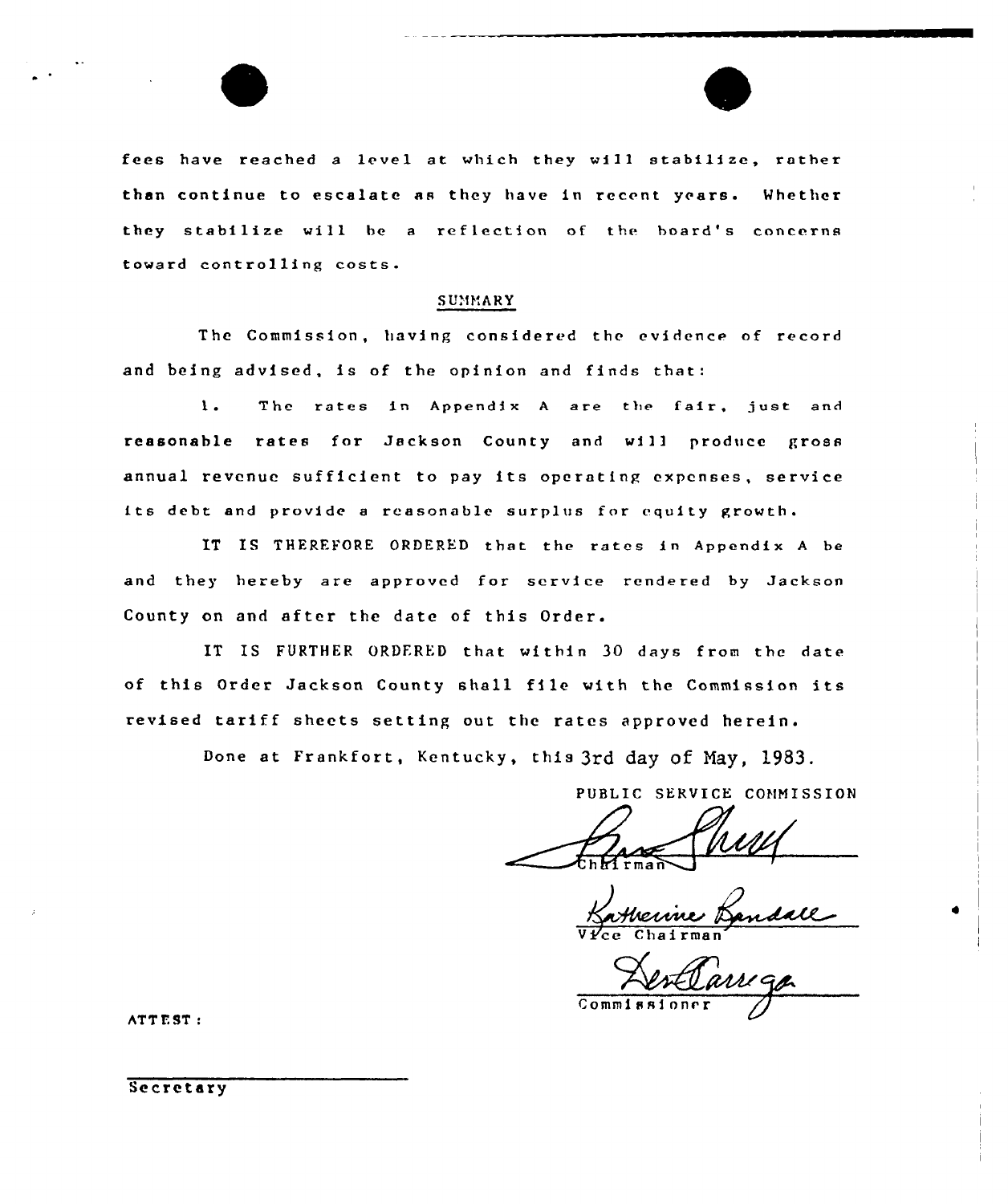



## APPENDIX

# APPENDIX TO AN ORDER OF THE KENTUCKY PUBLIC SERVICE COMMISSION IN CASE NO. 8647 DATED Nay 3, 1983.

The following rates and charges are prescribed for the customers in the area served by Jackson County Rural Electric Cooperative Corporation. All other rates and charges not specifically mentioned herein shall remain the same as those in effect under authority of this Commission prior to the effective date of this Order.

## SCHEDULE 10

#### RESIDENTIAL, FARM AND NON-FARM SERVICE\*

## Rate

| Customer Charge Per Month - Includes No KWH Usage | S4.85  |
|---------------------------------------------------|--------|
| First 650 KWH Per Month                           | .06512 |
| All Over 650 KWH Per Month                        | .05573 |

#### SCHEDULE 20

COMMERCIAL, SMALL POWER, AND THREE-PHASE FARM SERVICE\*

## Rate

|       | Customer Charge Per Month - Includes No KWH Usage | S. 5. 35 |
|-------|---------------------------------------------------|----------|
| First | 1.000 KWH Per Month                               | .06699   |
| Next  | 1,000 KWH Per Month                               | .06538   |
|       | All Over 2,000 KWH Per Month                      | .06252   |

SCHEDULE 30 LARGE POWER SERVICE LESS THAN 50 KW\*

## Rate

| Customer Charge Per Month - Includes No KWH Usage<br>Demand Charge Per KW of Demand | S <sub>6</sub> .40<br>4.87 |
|-------------------------------------------------------------------------------------|----------------------------|
| Energy Charge Per KWH                                                               |                            |
| First 1.000 KWH Per Month                                                           | .05909                     |
| All Over 1,000 KWH Per Month                                                        | .05587                     |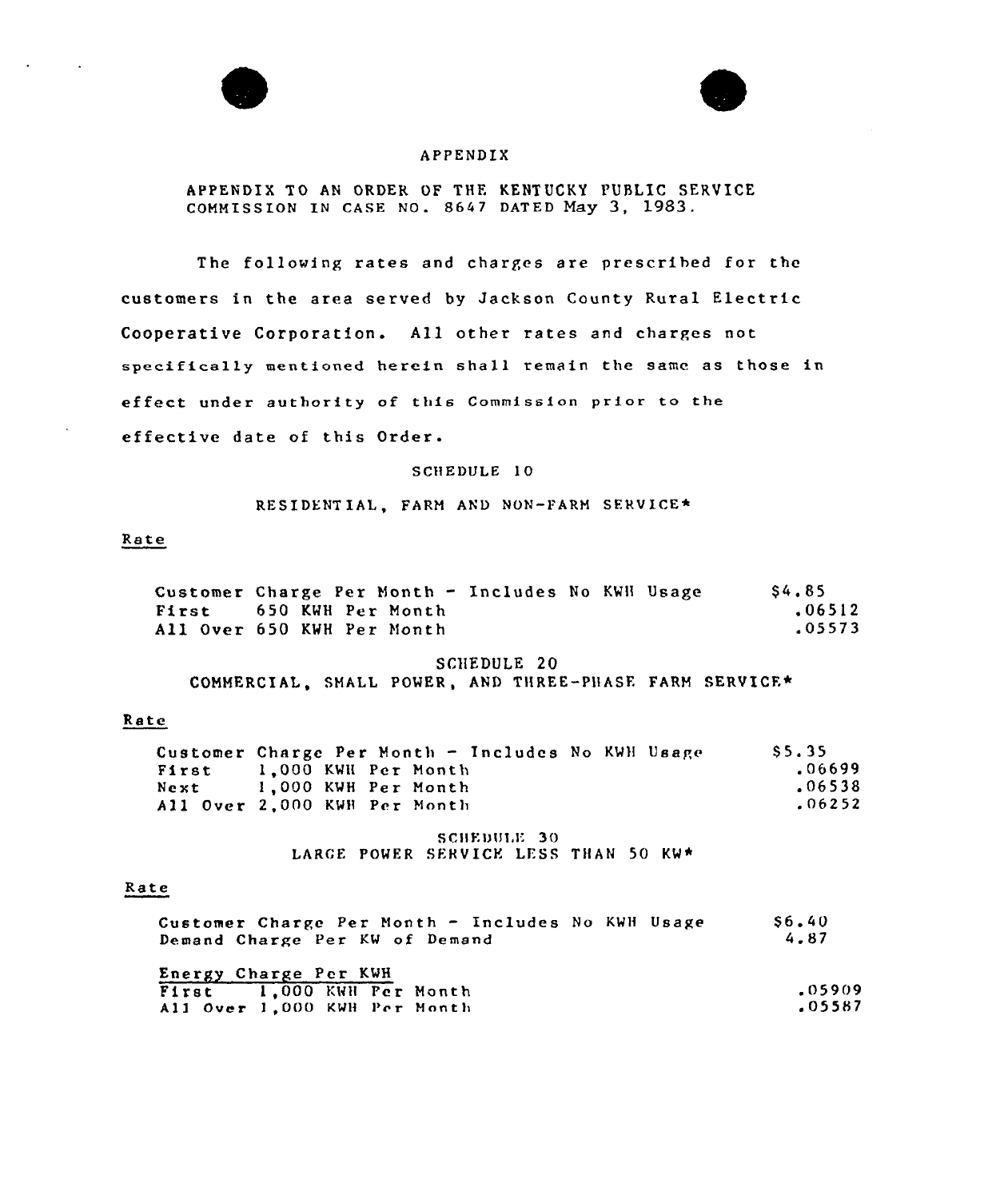



## Minimum Monthly Charge

The minimum monthly charge shall be the minimum monthly charge specified in the contract, or the minimum monthly charge, or  $$1.20$ per KVA of installed transformer capacity, or \$37.00, whichever amount shall be the greatest.

#### SCHEDULE 33 WATER PUMPING SERVICE\*

#### Rate

Customer Charge Per Month — Includes No KWH Usage First 10,000 KWH Per Month 40,000 KWH Per Month All Over 50,000 KWH Per Month \$ 10.70 <sup>~</sup> 05882 .05638 .05264

## Minimum Monthly Charge

The minimum monthly charge shall be the minimum monthly charg specified in the contract, or the minimum monthly charge, or \$1.20 perified in the contract, of the minimum monthly endered or amount shall be the greatest.

> SCHEDULE 40 LARGE POWER MORE THAN 50 KW BUT LESS THAN 275 KW+

# **RATE**

| Customer Charge Per Month - Includes No KWH Usage |  |  |  | \$16.20 |
|---------------------------------------------------|--|--|--|---------|
| Demand Charge Per KW of Demand                    |  |  |  | 4.87    |

#### Energy Charge

| $-01 - 01 - 00$               |                      |  |        |
|-------------------------------|----------------------|--|--------|
| First 10,000 KWH Per Month    |                      |  | .05239 |
| Next                          | 40.000 KWH Per Month |  | .05098 |
| All Over 50,000 KWH Per Month |                      |  | .04897 |

#### Minimum Monthly Charge

The minimum monthly charge shall be the minimum monthly charg The minimum monthly charge shall be the minimum monthly charge<br>specified in the contract, or the minimum monthly charge, or \$1.20 specified in the contract, of the minimum monthly charge, or view amount shal <sup>1</sup> be the greatest.

> SCHEDULE 43 LARGE POWER RATE - OVER 275 KW\*

## Rate

Customer Charge Per Month — Includes No KWH Usage Demand Charge Per KW of Demand \$ 32.00 4.87

 $-2-$